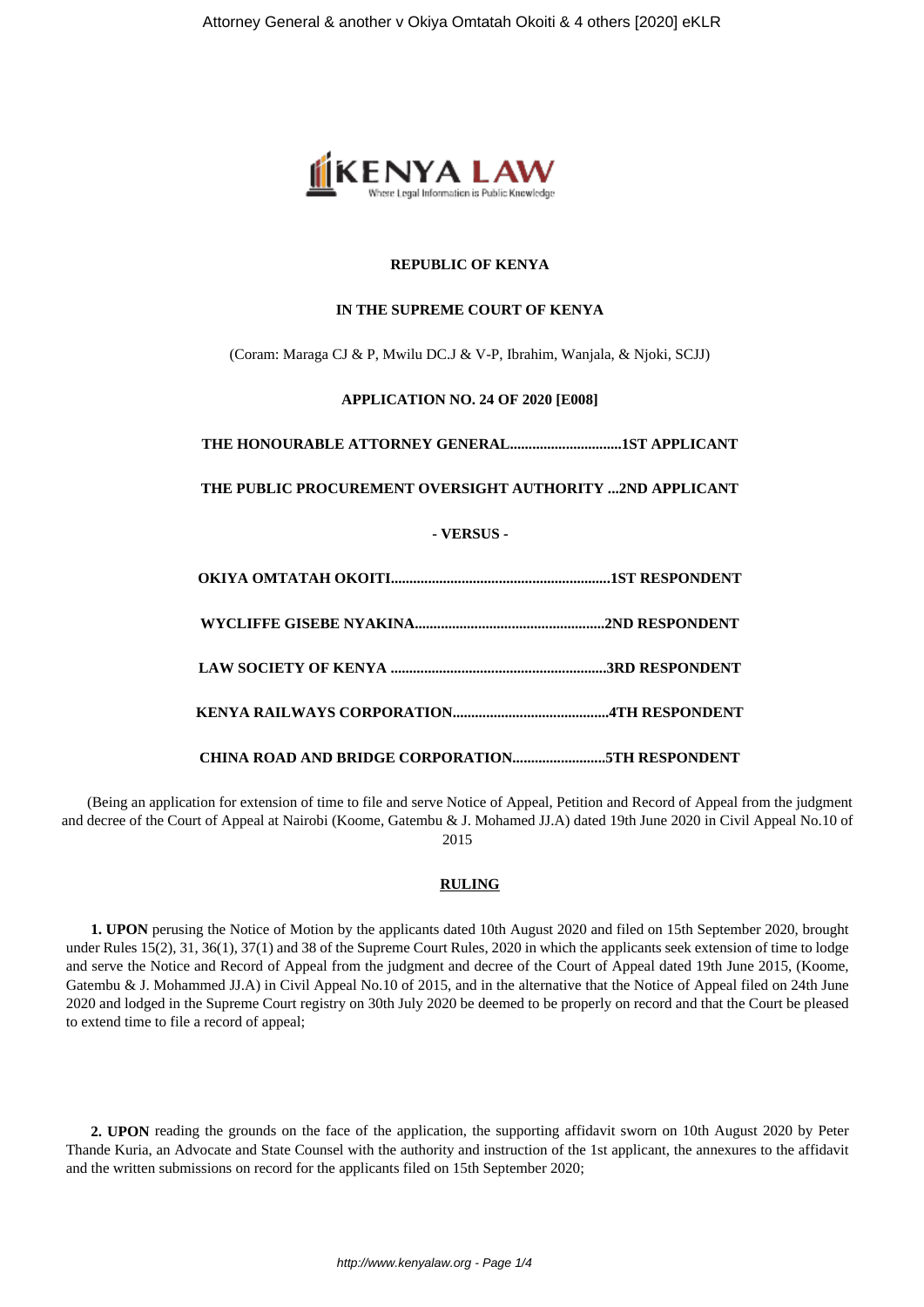## Attorney General & another v Okiya Omtatah Okoiti & 4 others [2020] eKLR

**3. UPON** considering the applicants' submissions that due to the global corona virus pandemic, the Court of Appeal had issued directions as to electronic filings in which the applicants invoked by sending an email on 24th June 2020 containing the Notice of Appeal for filing and seeking proceedings. That the applicants never received a response on the filing of the Notice of Appeal before the Court of Appeal and were therefore not in a position to transmit the same to the Supreme Court within the prescribed timelines. That it was only after the follow up by the 1st applicant's clerk and counsel at the Court of Appeal Registry that the Notice of Appeal was retrieved on 30th July 2020, the same day the applicants transmitted it to the Supreme Court Registry. The applicants also submit that their application is meritorious and in public interest considering that the subject matter of the dispute is procurement issues stemming from Article 227 of the Constitution and concerning the construction of the Standard Gauge Railway and further that the delay was occasioned by factors beyond the applicants' control as the delay arose from the Court of Appeal's failure to acknowledge the filing of the Notice of Appeal as soon as it was lodged and the challenges associated with the electronic filing introduced by the Judiciary during the corona virus pandemic to minimize physical contact between people;

**4. UPON** considering the proceedings before the Honourable Deputy Registrar and directions issued before him on 18th September 2020 that parties do file submissions by end of day on 21st September 2020, and no party having filed submissions in support or in opposition to the application, the 4th and 5th respondents having indicated through their respective counsel that they are not opposed to the application;

**5. UPON** considering the submissions by the 3rd respondent filed on 22nd September 2020 in opposition to the application on the grounds that the 4th respondent exercised its due diligence and filed its appeal on time and the applicants did not pursue the procedure under Rule 33(6) by filing the documents they had in possession to demonstrate some diligence; that the applicants have not satisfactorily explained the whole period of delay to Court; that the Court has no jurisdiction, the applicants not having sought certification of the intended appeal as a matter of general public importance under Article 163(4)(b) of the Constitution;

**6. UPON** considering the 1st and 2nd respondents' Preliminary Objection filed on 23rd September 2020 on the grounds that the orders sought are not available in law in the absence of certification under Article 163(4)(b) of the Constitution and that the intended appeal raises no Constitutional issue meriting interpretation by this Court under Article 163(4)(a) **AND** having further considered their submissions filed on 23rd September 2020 in which they dispute that the applicants have laid any satisfactory basis to warrant the prayers sought and relying on the mandatory use of the word "shall" in rule 38(1) of this Court's Rules 2020 as rendered in *Law Society of Kenya v Centre for Human Rights and Democracy & others* (**Sup.Ct.Pet 14 of 2013**), Rule 46(1) of the Rules which deem a Notice of Appeal withdrawn by failure to lodge an appeal within the timeframe and Rule 65 which demonstrates the gravity of non-compliance with the Rules;

7. The 1st and 2nd respondents further contend that the application is defective for invoking the Court of Appeal Rules and that the 1st and 2nd respondents stand to suffer great prejudice since their rights protected by the Court of Appeal judgment are likely to be infringed again. In addition, public interest in this matter will be prejudiced given the fact that public funds and/or resources will be expended as some of the respondents like the 4th respondent will be represented by private counsel to defend a meritless petition;

8. By a unanimous decision, we make the following findings:

a. The Court has jurisdiction to extend time under **rule 15(2)** of the Supreme Court Rules 2020 as sought in the present application;

b. The intended appeal is founded on provisions of Article 163(4)(a) of the Constitution. As to whether the case meets that threshold or should have been certified under Article 163(4)(b) is a matter to be determined on merit.

c. The applicant satisfies the principles set in *Nicholas Kiptoo Arap Korir Salat v. Independent Electoral & Boundaries Commission & 7 others SC (App) No. 16 of 2014; [2014] eKLR* in that their explanation for the delay is reasonable and beyond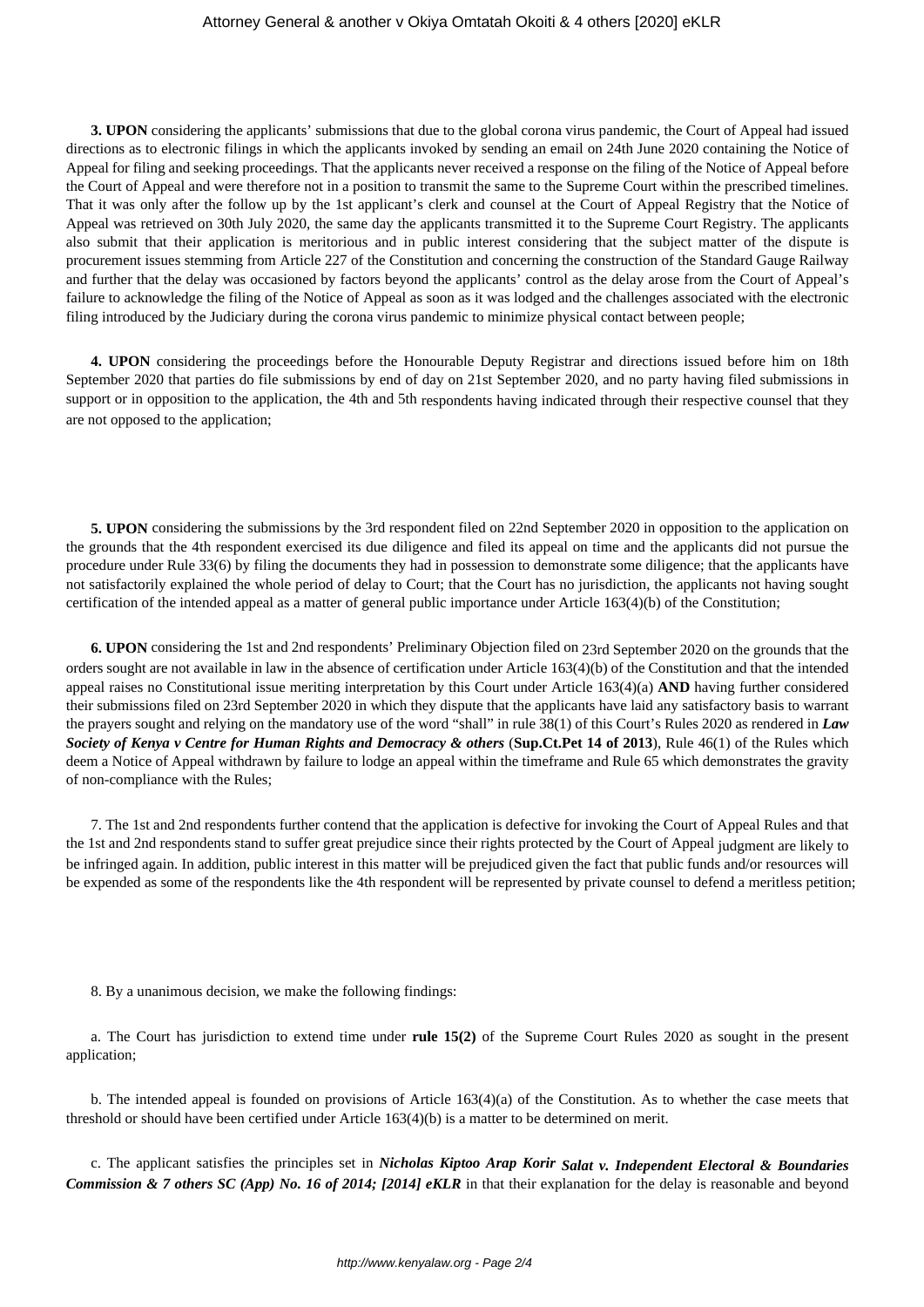their making and the delay in filing the petition of appeal is not inordinate;

d. The Notice of Appeal was filed within time, the delay only relating to its transmission under Rule 36(3) which is excusable;

e. The subject matter is one of public interest consideration, distinguishable from general public importance which requires certification; and

f. No prejudice will be occasioned to the respondents as the applicants had copied to the respondents' counsel the correspondence relating to the filing of its Notice of Appeal and seeking proceedings as early as 24th June 2020 and there exists a separate appeal among the parties in this application by the 4th Respondent herein, emanating from the same decision of the Court of Appeal being Petition No.13 of 2020 in which all the parties herein will in any event participate.

9. In the end, we make ORDERS as follows:

a. The Notice of Motion by the Applicant dated 10th August 2020 and filed on 15th September 2020 be and is hereby allowed in the following terms:

i. The Notice of Appeal filed on 24th June 2020 and transmitted to the Supreme Court on 30th July 2020 be and is hereby deemed to be properly on record;

ii. The applicants to file and serve their record of appeal within 14 days from the date of this ruling.

b. The Deputy Registrar shall issue any and further directions as may be deemed necessary in the circumstances;

c. Costs shall abide the eventual decision of the Petition.

Orders accordingly

**DATED and DELIVERED at NAIROBI this 9th day of October, 2020**

……………………………… ………….............……………………..…..…

**D.K. MARAGA P.M. MWILU**

| <b>CHIEF JUSTICE &amp; PRESIDENT</b> |  | DEPUTY CHIEF JUSTICE & VICE          |  |
|--------------------------------------|--|--------------------------------------|--|
| OF THE SUPREME COURT                 |  | <b>PRESIDENT OF THE SUPREME COUR</b> |  |